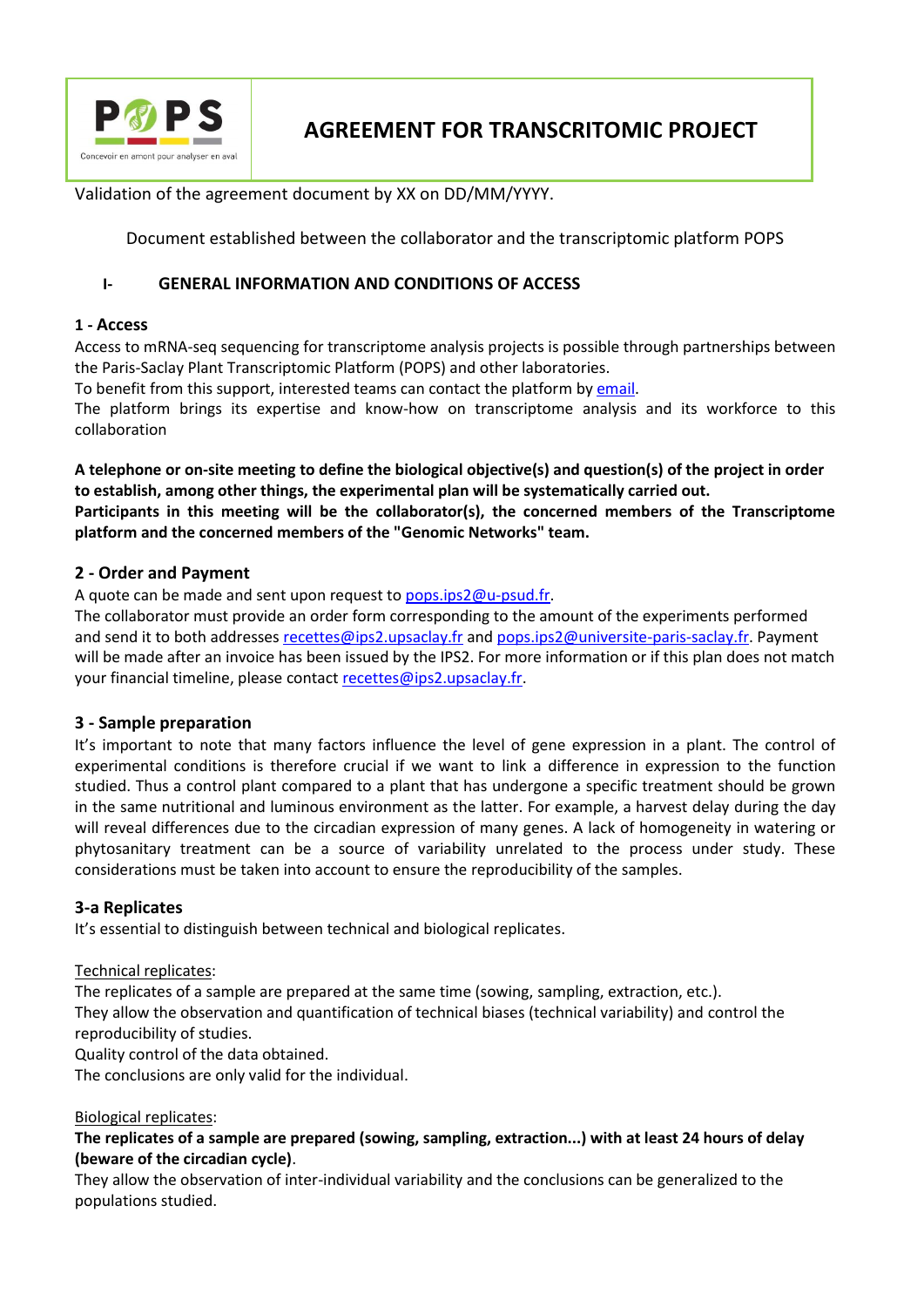

## Validation of the agreement document by XX on DD/MM/YYYY.

In any case, it is necessary to plan at least two biological replicates, i.e. 3 times the whole experiment. The objective is to characterize the biological variability between replicates, and to "remove" it in order to identify genes whose difference in expression is related only to the factor studied.

## **3-b Quantity and quality of equipment required for experiments**

A quantity of **3µg** total RNA with a minimum imperative volume of **15µl** per sample is required. Contact the platform if you are unable to obtain this quantity. For "difficult" samples such as seeds and roots, the addition of PVP is very useful. Please contact us if necessary.

Total RNAs are to be sent on dry ice in the elution solution. Their quality will be estimated on an Agilent Bioanalyzer chip and they will be quantified with « Ribogreen » after their reception at the platform.

## **The shipment of the RNAs will be accompanied by the duly completed information table (on the last page)**.

As RNA purity is one of the most important factors for the success of the experiment, **purification with the Zymo Research clean and concentrator RNA kit will be performed** after quality control at reception.

**RNA samples can be returned to the collaborator upon request and at his/her expense within 6 months after the results are sent by the platform.**

**After these 6 months, the RNAs will not be kept by the platform, they will be thrown away.**

## **4 - Characteristics of sequencing runs and delays**

Sequencing runs are performed on the NextSeq500 (Illumina) of the platform, on NovaSeq (Illumina) sequencers via the CNS Genomics Institute in Evry.

The number of reads per sample should be adjusted according to your initial biological question.

A deadline for the construction of the libraries and sequencing will be given from the receipt of the RNAs of satisfactory quality and quantity. Depending on the options chosen for bioinformatics and statistical analyses, an additional time will be given. This period will take into account in particular:

- Bioinformatics analyses according to the chosen option
- Statistical analysis: standardization and differential data analysis
- Data integration in CATdb and GEO sending (NCBI).

## **Analysis options**

- **B1**: Mapping on reference transcriptome, differential analysis 2 to 2 and contribution to the costs of server maintenance and data storage (project duration + 1 year).

- **B2**: Bioinformatics analyses requiring specific tools or parameters adapted to the biological issue (assembly *de novo* RNAseq, smallRNA processing, detection of new genes, etc.), differential analysis and contribution to the costs of server maintenance and data storage (project duration + 1 year).

- **B3**: Storage of raw data without analysis for 6 months (up to 1 Terra).

- **B4**: Mapping on reference transcriptome and contribution to the costs of server maintenance and data storage (project duration + 1 year).

- **B5**: Data pre-processing and contribution to the costs of server maintenance.

- **B6**: *de novo* assembly and annotation of transcriptome.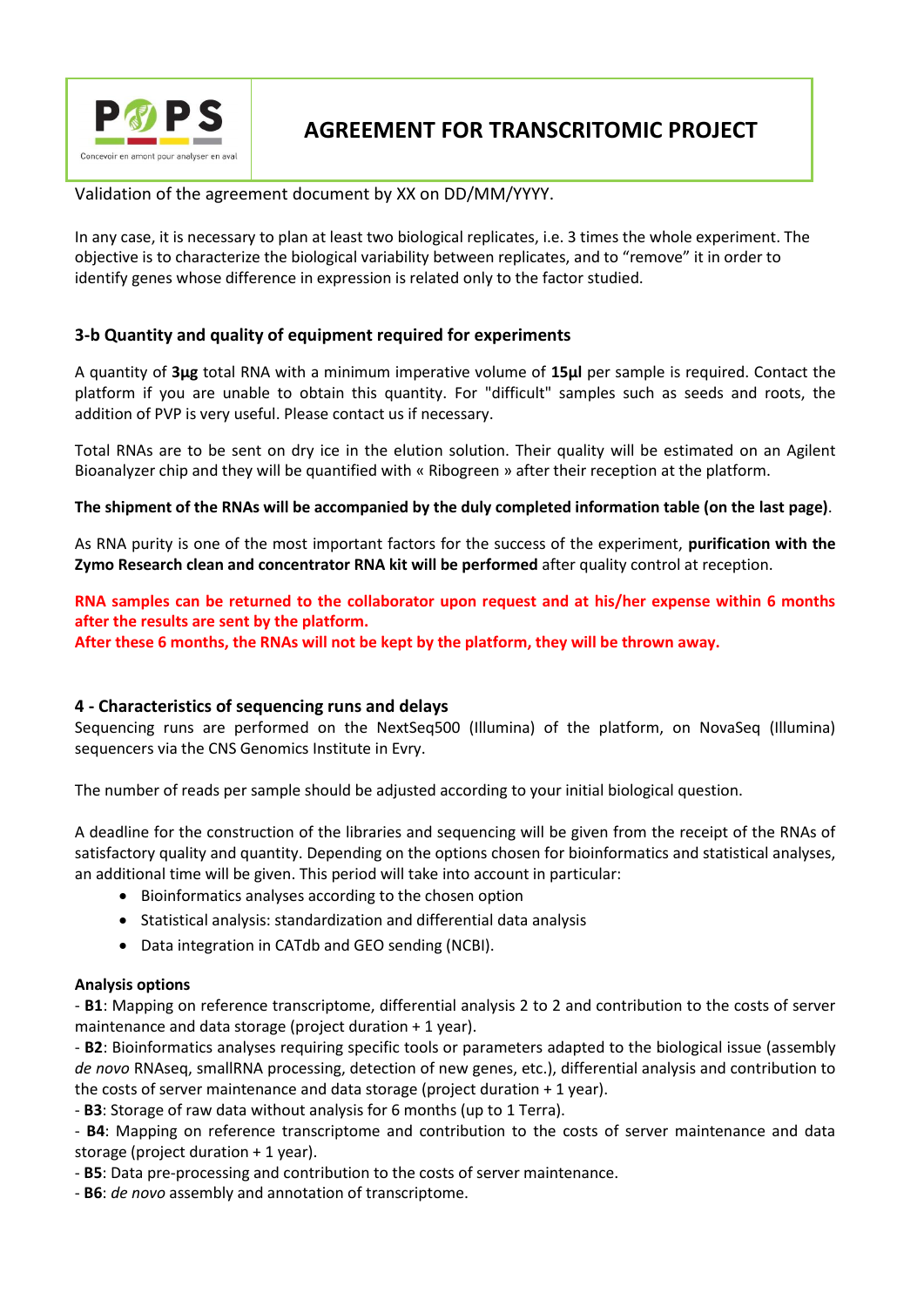

Validation of the agreement document by XX on DD/MM/YYYY.

## **5 - Operational process**

- RNA quality control (Bioanalyzer Agilent) and quantification (Ribogreen)
- Libraries construction (RNA-seq, Small-RNA, directional-RNA-seq, UltraLow...): protocols from Illumina, Clontech, ...
- Quality control of libraries on chip Bioanalyzer (Agilent)
- Sequencing or NextSeq500 or NovaSeq
- Assembly if necessary
- $-$  Contigs if necessary
- Mapping
- $-$  Counting
- Differential analysis with DiCoExpress

After statistical analysis of the raw results, a list of genes by comparison is produced as an Excel file. It includes the average count in condition 1, the average count in condition 2, the log2-ratio and a raw and adjusted p-value to allow false positives to be controlled.

## **6 - Data exchange format**

All the results (counts, Excel file, ACP...) will be sent via Renater.

The raw data (fastq), contigs (if realized), will be available for loading via a cloud or a secure site. **The partner laboratory is responsible for downloading the raw data on their own server as soon as possible and within a maximum of 1 month after the sequences are made available**.

## **Data storage, bioinformatics and statistical analyses are carried out at IPS2**.

IPS2 commits to keep the raw data (fastq archiving, not images) 1 year after the data has been made available. After this period, the data will be destroyed.

## **7 - Databases**

It is expected that the results of the experiments will be integrated into the **CATdb database**, **Gagnot** *et al.* **Nucleic Acids Res. 2008** and **Zaag** *et al.* **Nucleic Acids Res. 2015** (compatible with the MIAME standard: Brazma *et al.*, 2001. Nat Genet. 29(4):365-71) and transmitted to the NCBI Gene Expression Omnibus (GEO) database. GEO will issue an accession number recommended for any publication of transcriptome results.

To do this, the platform will send you a submission file to collect the information necessary for these submissions (cultivation conditions, treatment, etc.).

Attention, if you do not intend to publish all the data at the same time, fill in 2 different files to have 2 accession numbers (if necessary contact us for more information).

**Only the projects for which we carry out the analyses (Option B1 or B2) will be submitted in the 2 databases mentioned above**.

## **8 - Data management and release**

The data will be made public 2 years after the end of the project. There are, however, exceptions that will be discussed on a case-by-case basis:

1) If the project is in partnership with an industrial company.

2) If the project is part of an ANR/KBBE project; the results are made available to the public only 1 year after the end of the project itself.

3) If the transcriptome results are being published or valued for patent filing.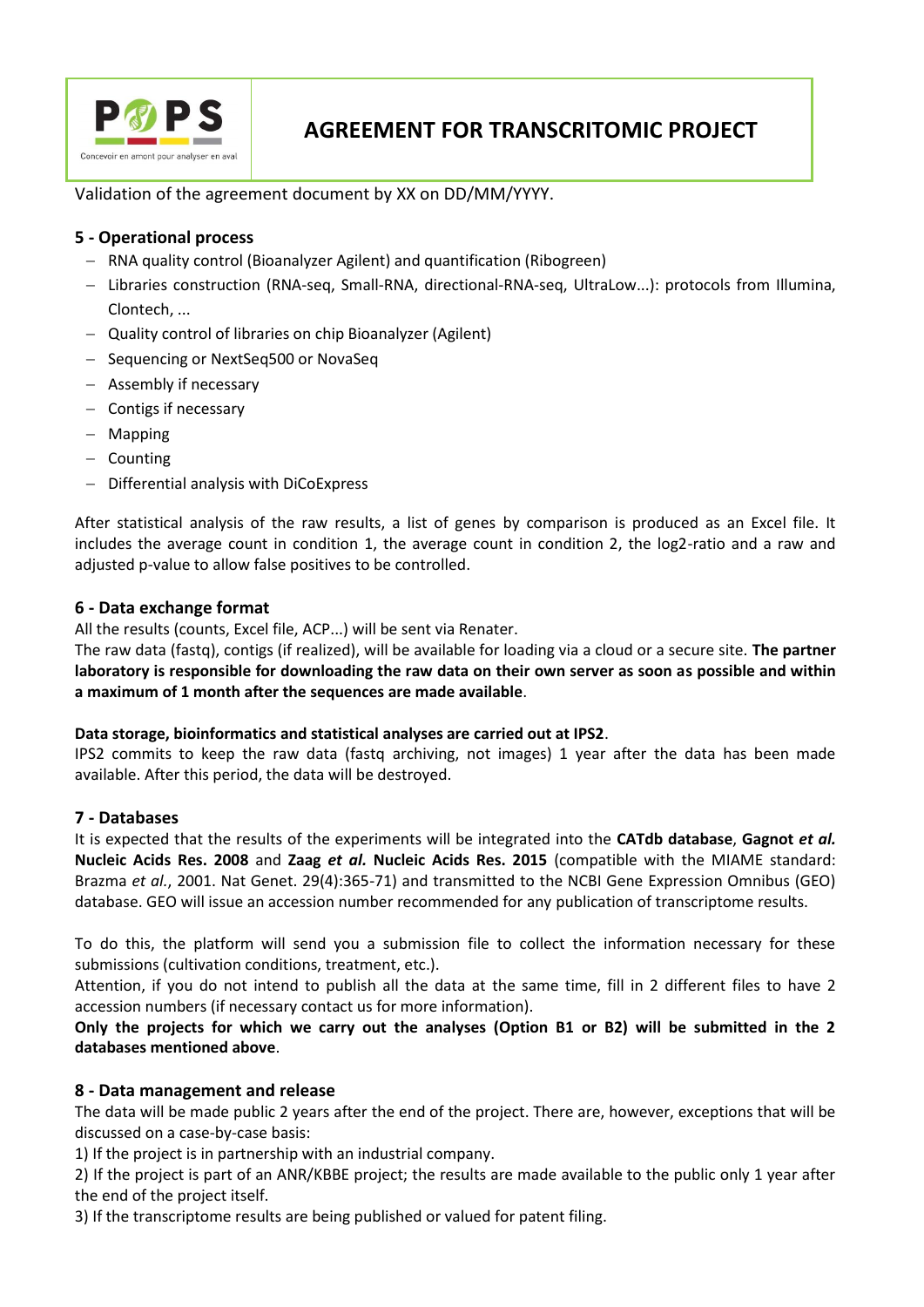

Validation of the agreement document by XX on DD/MM/YYYY.

The personal information you provide in the prior agreement or submission file for CATdb, the internal DB (excel file) is reserved for the use of POPS and will not be communicated to third parties. However, in these files you may be able to submit personal and professional data concerning technical and scientific actors of the project. This information makes it possible to identify and recognise the authors of scientific work. This personal information is attached to the product data sets and follows the data life cycle. This information will be published in CATdb and NCBI/GEO when the data is automatically available at the time of publication.

In accordance with the European Regulation on the Protection of Personal Data (European Regulation 2016/679), you and the actors have the right to access, rectify, object and delete information about you. If you wish to exercise this right and obtain information about yourself, please contact us (email from CATdb [gnet.db@ips2.upsaclay.fr\)](mailto:gnet.db@ips2.upsaclay.fr). If you feel, after contacting us, that your legal rights are not respected, you can send a complaint to a supervisory authority such as the Commission Nationale de l'Informatique et des Libertés (CNIL) by post mail to "Commission Nationale de l'Informatique et des Libertés - 3 Place de Fontenoy – TSA 80715 – 75334 PARIS CEDEX 07" or online<http://www.cnil.fr/>

## **9 - Publication of results**

These are scientific collaborations between IPS2 and the partner, in which the platform provides its expertise. Only the cost of consumables is covered by the partner laboratory. As such, a member of the Transcriptome platform and a member of the IPS2 "Genomic Networks" team will be co-authors of the first publication in which transcriptome data will be presented/used. The same agreement will be applied for the filing of Patents at the initiative of the collaborator and in which the transcriptome results will be used.

You will also be asked to cite in the data description text, the CATdb database (for example: "Microarray data from this article were deposited at Gene Expression Omnibus (Edgard *et al*. 2002): http://www.ncbi.nlm.nih.gov/geo/; accession no. GSEXXXXX and at CATdb (Gagnot *et al*. 2008): http://tools.ips2.u-psud.fr/CATdb/; Project: XXXX according to the "Minimum Information About a Microarray Experiment" standards.

## **IPS2 affiliation:**

- 1. Université Paris-Saclay, CNRS, INRAE, Univ Evry, Institute of Plant Sciences Paris-Saclay (IPS2), 91405, Orsay, France.
- 2. Université Paris Cité, Institute of Plant Sciences Paris-Saclay (IPS2), F-91405 Orsay, France.

## **II- PROJECT DESCRIPTION (required)**

We ask you to provide the following information:

- 1. **Title of project**
- 2. **Name and address of project manager**
- 3. **Name and address of the person responsible for monitoring the project in relationship with POPS platform** (if different from the project manager).
- 4. **Scientific aims** (**be as accurate as possible including** :) Biological question? Annotation, RNA quantification / Small-RNA, construction of High Density chip? …